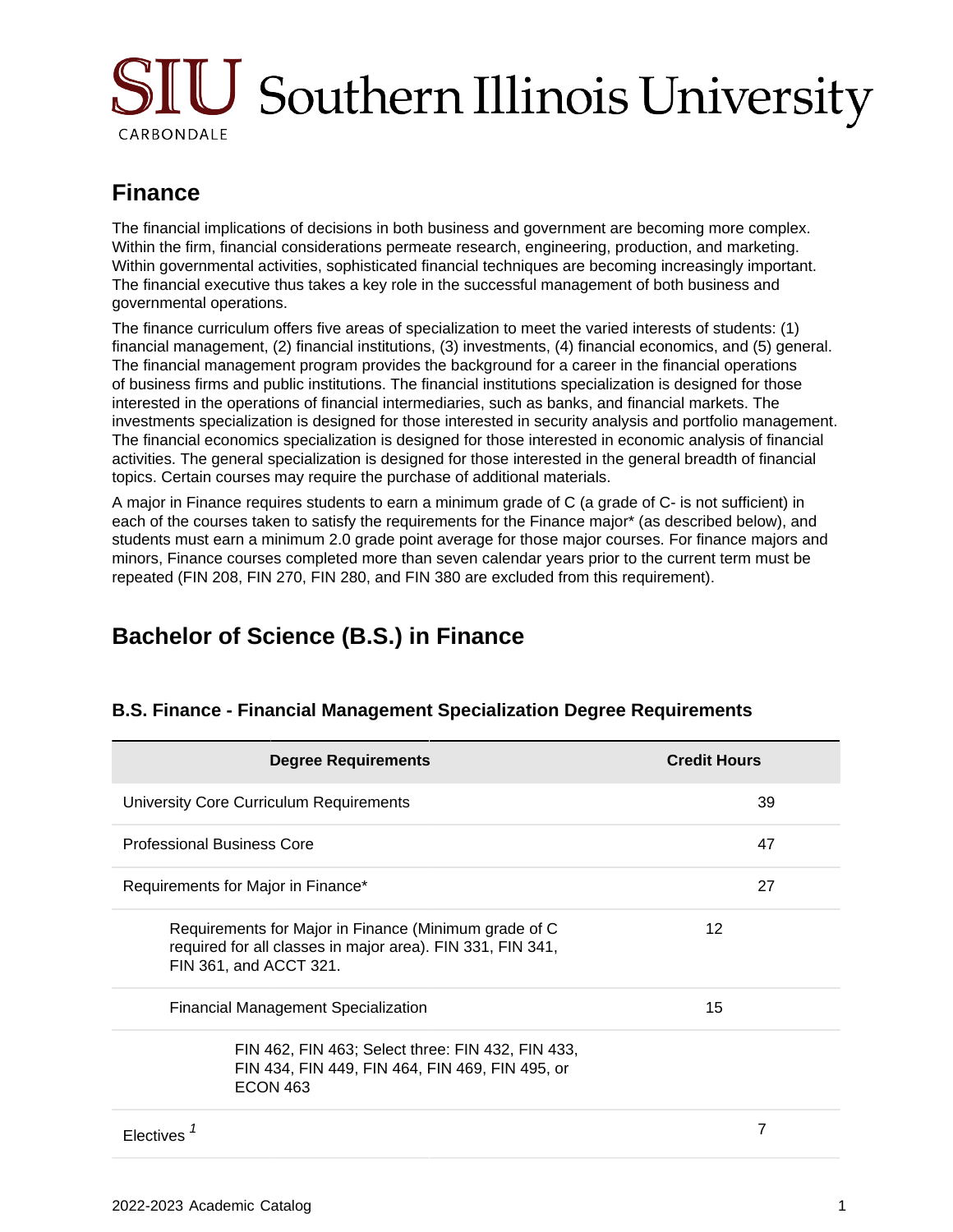|       | <b>Degree Requirements</b> | <b>Credit Hours</b> |
|-------|----------------------------|---------------------|
| Total |                            | 120                 |

 $1$  120 credit hours are required for graduation. Any additional hours of college level credit can be used to equal minimum 120 credit hours required for degree.

| <b>B.S. Finance - Financial Institutions Specialization Degree Requirements</b> |  |
|---------------------------------------------------------------------------------|--|
|---------------------------------------------------------------------------------|--|

| <b>Degree Requirements</b>                                                                                                                                                                                                                                                                                                                    | <b>Credit Hours</b> |
|-----------------------------------------------------------------------------------------------------------------------------------------------------------------------------------------------------------------------------------------------------------------------------------------------------------------------------------------------|---------------------|
| University Core Curriculum Requirement                                                                                                                                                                                                                                                                                                        | 39                  |
| <b>Professional Business Core</b>                                                                                                                                                                                                                                                                                                             | 47                  |
| Requirements for Major in Finance*                                                                                                                                                                                                                                                                                                            | 27                  |
| Requirements for Major in Finance (Minimum grade of C<br>required for all classes in major area). FIN 331, FIN 341,<br>FIN 361, and ACCT 321.                                                                                                                                                                                                 | 12                  |
| <b>Financial Institutions Specialization</b>                                                                                                                                                                                                                                                                                                  | 15                  |
| Option A (Banking) -- FIN 449 and select four of the<br>following: FIN 432, FIN 433, FIN 434, FIN 462, FIN<br>464, FIN 469, FIN 495, or ECON 463 -OR- Option<br>B (Real Estate) -- FIN 320 and FIN 322 and select<br>three of the following: FIN 432, FIN 433, FIN 434,<br>FIN 449, FIN 462, FIN 464, FIN 469, FIN 495, or<br><b>ECON 463</b> |                     |
| Electives <sup><math>1</math></sup>                                                                                                                                                                                                                                                                                                           | $\overline{7}$      |
| Total                                                                                                                                                                                                                                                                                                                                         | 120                 |

 $1$  120 credit hours are required for graduation. Any additional hours of college level credit can be used to equal minimum 120 credit hours required for degree.

#### **B.S. Finance - Investments Specialization Degree Requirements**

| <b>Degree Requirements</b>              | <b>Credit Hours</b> |
|-----------------------------------------|---------------------|
| University Core Curriculum Requirements | 39                  |
| <b>Professional Business Core</b>       | 47                  |
| Requirements for Major in Finance*      | 27                  |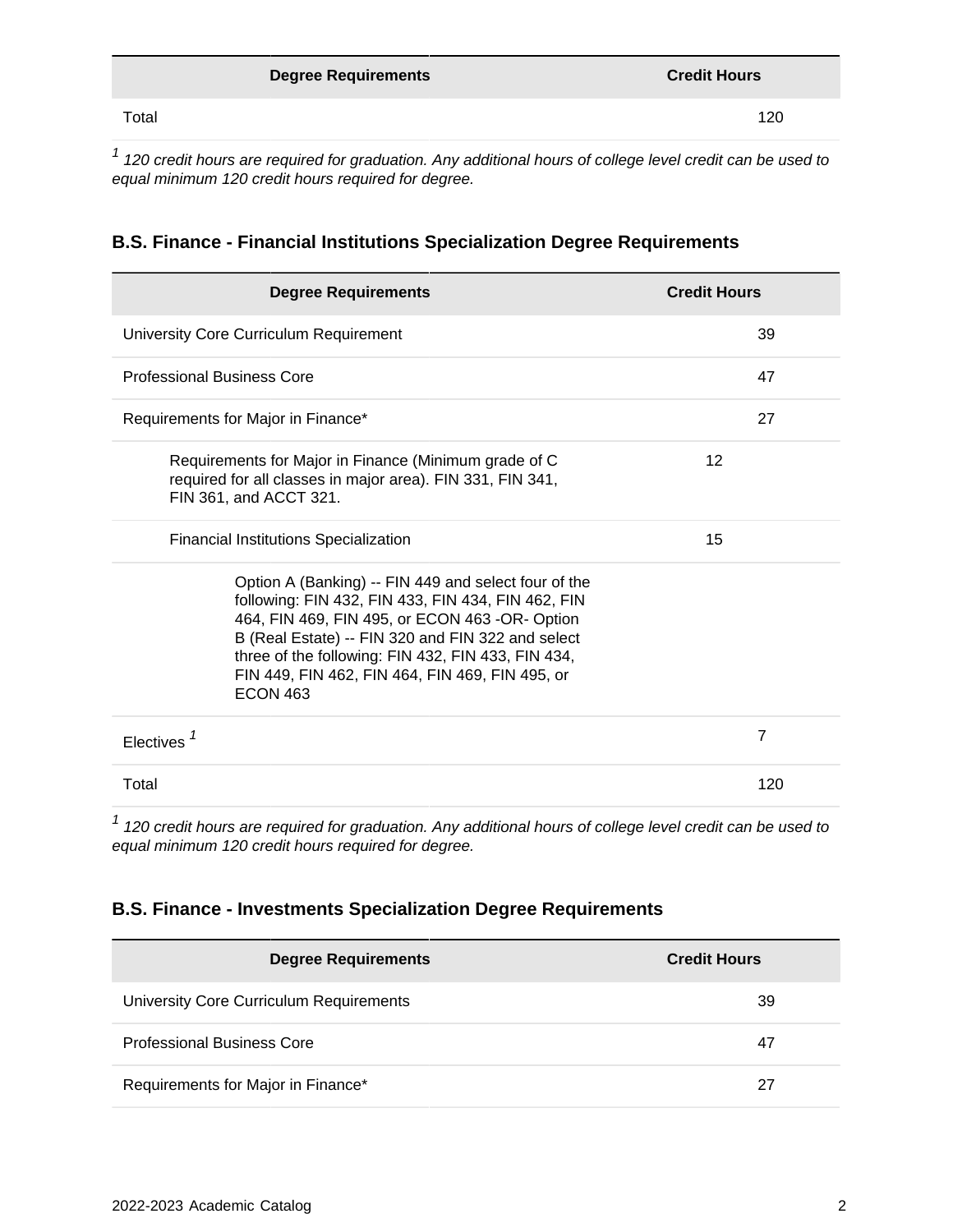| <b>Degree Requirements</b>                                                                                                                    | <b>Credit Hours</b> |
|-----------------------------------------------------------------------------------------------------------------------------------------------|---------------------|
| Requirements for Major in Finance (Minimum grade of C<br>required for all classes in major area). FIN 331, FIN 341,<br>FIN 361, and ACCT 321. | 12                  |
| <b>Investments Specialization</b>                                                                                                             | 15                  |
| FIN 432, FIN 433; Select three: FIN 434, FIN 449,<br>FIN 462, FIN 463, FIN 464, FIN 469, FIN 495, or<br><b>ECON 463</b>                       |                     |
| Electives                                                                                                                                     |                     |
| Total                                                                                                                                         | 120                 |

 $1$  120 credit hours are required for graduation. Any additional hours of college level credit can be used to equal minimum 120 credit hours required for degree.

#### **B.S. Finance - Financial Economics Specialization Degree Requirements**

| <b>Degree Requirements</b>                                                                                                                                                                       | <b>Credit Hours</b> |
|--------------------------------------------------------------------------------------------------------------------------------------------------------------------------------------------------|---------------------|
| University Core Curriculum Requirements                                                                                                                                                          | 39                  |
| <b>Professional Business Core</b>                                                                                                                                                                | 47                  |
| Requirements for Major in Finance*                                                                                                                                                               | 27                  |
| Requirements for Major in Finance (Minimum grade of C<br>required for all classes in major area). FIN 331, FIN 341,<br>FIN 361, and ACCT 321.                                                    | 12                  |
| <b>Financial Economics Specialization</b>                                                                                                                                                        | 15                  |
| ECON 340, ECON 341; Select one of the following:<br>ECON 416 or ECON 463; Select two of the<br>following: FIN 432, FIN 433, FIN 434, FIN 449, FIN<br>462, FIN 463, FIN 464, FIN 469, and FIN 495 |                     |
| Electives                                                                                                                                                                                        | 7                   |
| Total                                                                                                                                                                                            | 120                 |

 $1$  120 credit hours are required for graduation. Any additional hours of college level credit can be used to equal minimum 120 credit hours required for degree.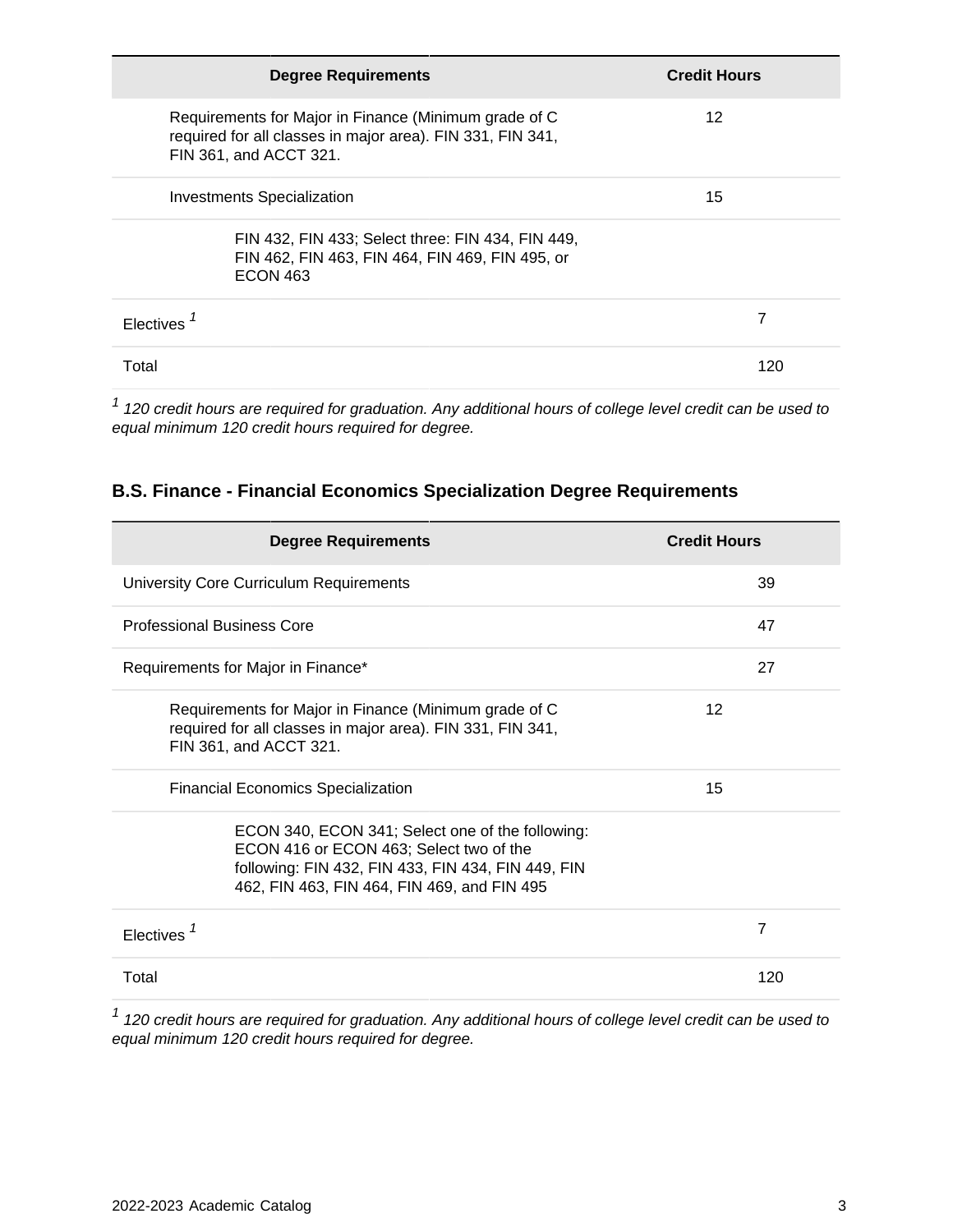#### **B.S. Finance - General Specialization Degree Requirements**

| <b>Degree Requirements</b>                                                                                                                                                                    | <b>Credit Hours</b> |
|-----------------------------------------------------------------------------------------------------------------------------------------------------------------------------------------------|---------------------|
| University Core Curriculum Requirements                                                                                                                                                       | 39                  |
| <b>Professional Business Core</b>                                                                                                                                                             | 47                  |
| Requirements for Major in Finance*                                                                                                                                                            | 27                  |
| Requirements for Major in Finance (Minimum grade of C<br>required for all classes in major area). FIN 331, FIN 341,<br>FIN 361, and ACCT 321.                                                 | 12                  |
| <b>General Specialization</b>                                                                                                                                                                 | 15                  |
| FIN 449, FIN 462 or FIN 463; FIN 432 or FIN 433;<br>Select two (not to include previous selection): FIN<br>432, FIN 433, FIN 434, FIN 462, FIN 463, FIN 464,<br>FIN 469, FIN 495, or ECON 463 |                     |
| Electives <sup>1</sup>                                                                                                                                                                        | 7                   |
| Total                                                                                                                                                                                         | 120                 |

 $1$  120 credit hours are required for graduation. Any additional hours of college level credit can be used to equal minimum 120 credit hours required for degree.

### **Finance Minor**

A minor in Finance consists of a minimum of 12 credit hours.

#### **Finance Minor**

| <b>Degree Requirements</b>                                                                                                                                                                        | <b>Credit Hours</b> |
|---------------------------------------------------------------------------------------------------------------------------------------------------------------------------------------------------|---------------------|
| Requirements for a minor in Finance                                                                                                                                                               | 12                  |
| FIN 330 Specialization: (choose one) Financial Institutions:<br>FIN 331, FIN 341 and FIN 449; Financial Management:<br>FIN 361, FIN 462 and FIN 463; Investments: FIN 331, FIN<br>432 and FIN 433 |                     |

Prerequisites for these classes must also be satisfied. At least nine of the twelve credit hours must be taken at Southern Illinois University Carbondale. An advisor within the College of Business and Analytics must be consulted before selecting this field as a minor.

A minor from the College of Business and Analytics requires students to earn a minimum grade of C (a grade of C- is not sufficient) in each of the courses taken to satisfy the requirements for their minor, and students must earn a minimum 2.0 grade point average for those minor courses.